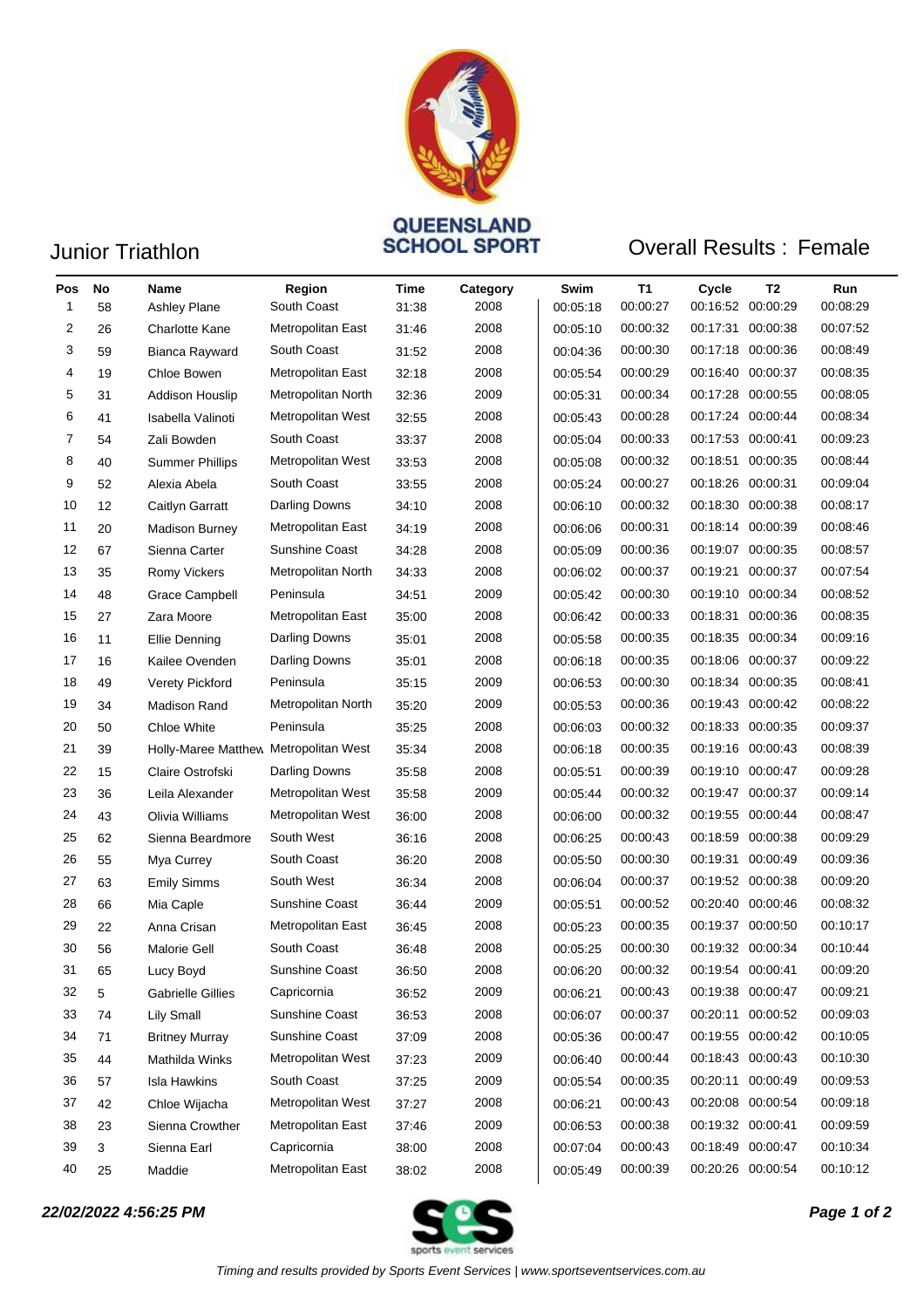

# Junior Triathlon **CONSTRAING CONSTRAINER SCHOOL SPORT**

### **Overall Results: Female**

| Pos<br>41 | No<br>30       | Name<br>Indra Fiedler             | Region<br>Metropolitan North | Time<br>38:07 | Category<br>2008 | Swim<br>00:06:25 | Т1<br>00:00:37 | Cycle<br>00:20:14 | T2<br>00:00:41 | Run<br>00:10:08 |
|-----------|----------------|-----------------------------------|------------------------------|---------------|------------------|------------------|----------------|-------------------|----------------|-----------------|
| 42        | 73             | <b>Holly Page</b>                 | <b>Sunshine Coast</b>        | 38:10         | 2009             | 00:05:43         | 00:00:41       | 00:20:20 00:00:54 |                | 00:10:29        |
| 43        | 45             | Gemma Winterford                  | Metropolitan West            | 38:12         | 2009             | 00:06:23         | 00:00:36       | 00:20:00 00:00:41 |                | 00:10:29        |
| 44        | 60             | <b>Molly Rogers</b>               | South Coast                  | 38:29         | 2009             | 00:06:01         | 00:00:59       | 00:19:35 00:00:57 |                | 00:10:53        |
| 45        | $\mathbf{1}$   | Emaya Burling                     | Capricornia                  | 38:33         | 2008             | 00:07:19         | 00:01:00       | 00:19:12 00:00:43 |                | 00:10:16        |
| 46        | 10             | <b>Katie Cross</b>                | Darling Downs                | 38:33         | 2009             | 00:06:06         | 00:00:41       | 00:21:07 00:00:42 |                | 00:09:55        |
| 47        | 69             | Imogen Gordon                     | Sunshine Coast               | 38:37         | 2008             | 00:06:49         | 00:00:35       | 00:20:04          | 00:00:44       | 00:10:22        |
| 48        | 24             | Gabriella Green                   | Metropolitan East            | 38:50         | 2008             | 00:06:27         | 00:00:54       | 00:20:46 00:00:33 |                | 00:10:07        |
| 49        | 79             | Victoria Omowaire                 | Wide Bay                     | 38:58         | 2008             | 00:07:17         | 00:01:27       | 00:20:02 00:00:38 |                | 00:09:31        |
| 50        | 9              | Evie Armstrong                    | Darling Downs                | 38:59         | 2008             | 00:06:12         | 00:00:38       | 00:21:33 00:00:35 |                | 00:09:58        |
| 51        | 53             | Ruby-Jayne Aitchisor South Coast  |                              | 39:00         | 2008             | 00:06:41         | 00:00:32       | 00:21:25          | 00:00:34       | 00:09:44        |
| 52        | 47             | Mala Brooks                       | Northern                     | 39:11         | 2009             | 00:06:57         | 00:00:53       | 00:20:33          | 00:00:58       | 00:09:47        |
| 53        | 68             | Mia Davis                         | Sunshine Coast               | 39:12         | 2009             | 00:06:12         | 00:00:46       | 00:21:01          | 00:00:44       | 00:10:26        |
| 54        | 72             | Eva Nicol-Rann                    | <b>Sunshine Coast</b>        | 39:46         | 2009             | 00:06:01         | 00:00:43       | 00:23:17          | 00:00:42       | 00:09:01        |
| 55        | 64             | Josie Small                       | South West                   | 39:48         | 2008             | 00:06:20         | 00:00:49       | 00:20:33 00:00:59 |                | 00:11:05        |
| 56        | 32             | Grace Hunter                      | Metropolitan North           | 39:51         | 2009             | 00:06:26         | 00:00:41       | 00:20:55          | 00:00:48       | 00:10:58        |
| 57        | 28             | Ava Zielinski                     | Metropolitan East            | 39.58         | 2008             | 00:06:34         | 00:00:41       | 00:21:07          | 00:00:52       | 00:10:41        |
| 58        | 46             | Sofia Blanco-Boyle                | Northern                     | 40:11         | 2009             | 00:07:00         | 00:00:44       | 00:21:07 00:00:45 |                | 00:10:32        |
| 59        | 76             | Evella Mckay                      | Wide Bay                     | 40:23         | 2008             | 00:07:31         | 00:00:56       | 00:20:05 00:00:54 |                | 00:10:55        |
| 60        | 78             | Chelsea Oconnor                   | Wide Bay                     | 40:37         | 2008             | 00:07:17         | 00:00:52       | 00:20:34          | 00:00:33       | 00:11:19        |
| 61        | 21             | Rubi Creyton-Moran                | Metropolitan East            | 40:59         | 2008             | 00:06:12         | 00:00:38       | 00:22:20          | 00:00:48       | 00:10:58        |
| 62        | 70             | <b>Amity Mccall</b>               | Sunshine Coast               | 41:12         | 2009             | 00:07:23         | 00:00:52       | 00:22:38          | 00:00:54       | 00:09:22        |
| 63        | 51             | <b>Isabelle Peake</b>             | Peninsula                    | 41:15         | 2009             | 00:06:40         | 00:00:48       | 00:23:10 00:00:42 |                | 00:09:52        |
| 64        | 17             | Kate Rattray                      | Darling Downs                | 41:21         | 2009             | 00:06:54         | 00:00:47       | 00:20:21          | 00:00:56       | 00:12:21        |
| 65        | 8              | Madison Veach                     | Capricornia                  | 41:25         | 2009             | 00:06:48         | 00:01:04       | 00:22:23          | 00:00:38       | 00:10:29        |
| 66        | $\overline{7}$ | <b>Olive Perrott</b>              | Capricornia                  | 41:29         | 2009             | 00:07:14         | 00:00:56       | 00:21:26          | 00:00:46       | 00:11:04        |
| 67        | 75             | Haidi Lewis                       | Wide Bay                     | 42:35         | 2008             | 00:08:21         | 00:00:48       | 00:21:32 00:00:57 |                | 00:10:53        |
| 68        | 2              | Isabelle Cahill                   | Capricornia                  | 42:38         | 2009             | 00:07:01         | 00:00:59       | 00:21:34          | 00:00:50       | 00:12:12        |
| 69        | 4              | Chrisse Nailah Garci: Capricornia |                              | 43:15         | 2009             | 00:07:43         | 00:00:38       | 00:20:52 00:00:54 |                | 00:13:05        |
| 70        | 38             | Isla Martin                       | Metropolitan West            | 43:24         | 2009             | 00:06:18         | 00:00:40       | 00:22:40 00:00:51 |                | 00:12:52        |
| 71        | 80             | Larissa Young                     | Wide Bay                     | 43:34         | 2009             | 00:07:21         | 00:00:52       | 00:23:12 00:00:38 |                | 00:11:28        |
| 72        | 14             | Sophie Miller                     | Darling Downs                | 43:56         | 2009             | 00:07:28         | 00:01:16       | 00:23:27 00:00:34 |                | 00:11:09        |
| 73        | 13             | Kalai Leifels                     | Darling Downs                | 44:01         | 2008             | 00:07:42         | 00:00:49       | 00:21:49 00:00:51 |                | 00:12:47        |
| 74        | 77             | Tessa Milbank                     | Wide Bay                     | 44:52         | 2009             | 00:07:55         | 00:00:56       | 00:23:00 00:01:11 |                | 00:11:47        |
| 75        | 6              | Mackenzie Matthews Capricornia    |                              | 46:12         | 2008             | 00:06:35         | 00:01:21       | 00:22:56 00:01:29 |                | 00:13:48        |
| 76        | 33             | Ella Masters                      | Metropolitan North           | 52:06         | 2009             | 00:09:40         | 00:01:30       | 00:26:12 00:01:23 |                | 00:13:17        |
|           | 18             | Zara Ziesemer                     | <b>Darling Downs</b>         | <b>DNF</b>    | 2009             | 00:07:03         | 00:00:55       | 00:23:37 00:00:59 |                |                 |
|           | 61             | Emma Warwick                      | South Coast                  | <b>DNF</b>    | 2008             | 00:06:20         | 00:00:47       | 00:20:28 00:00:48 |                |                 |
|           | 29             | Reagan Burke                      | Metropolitan North           | <b>DNS</b>    | 2008             |                  |                |                   |                |                 |
|           | 37             | Chloe Kyprios                     | Metropolitan West            | <b>DNS</b>    | 2008             |                  |                |                   |                |                 |

### *22/02/2022 4:56:25 PM Page 2 of 2*

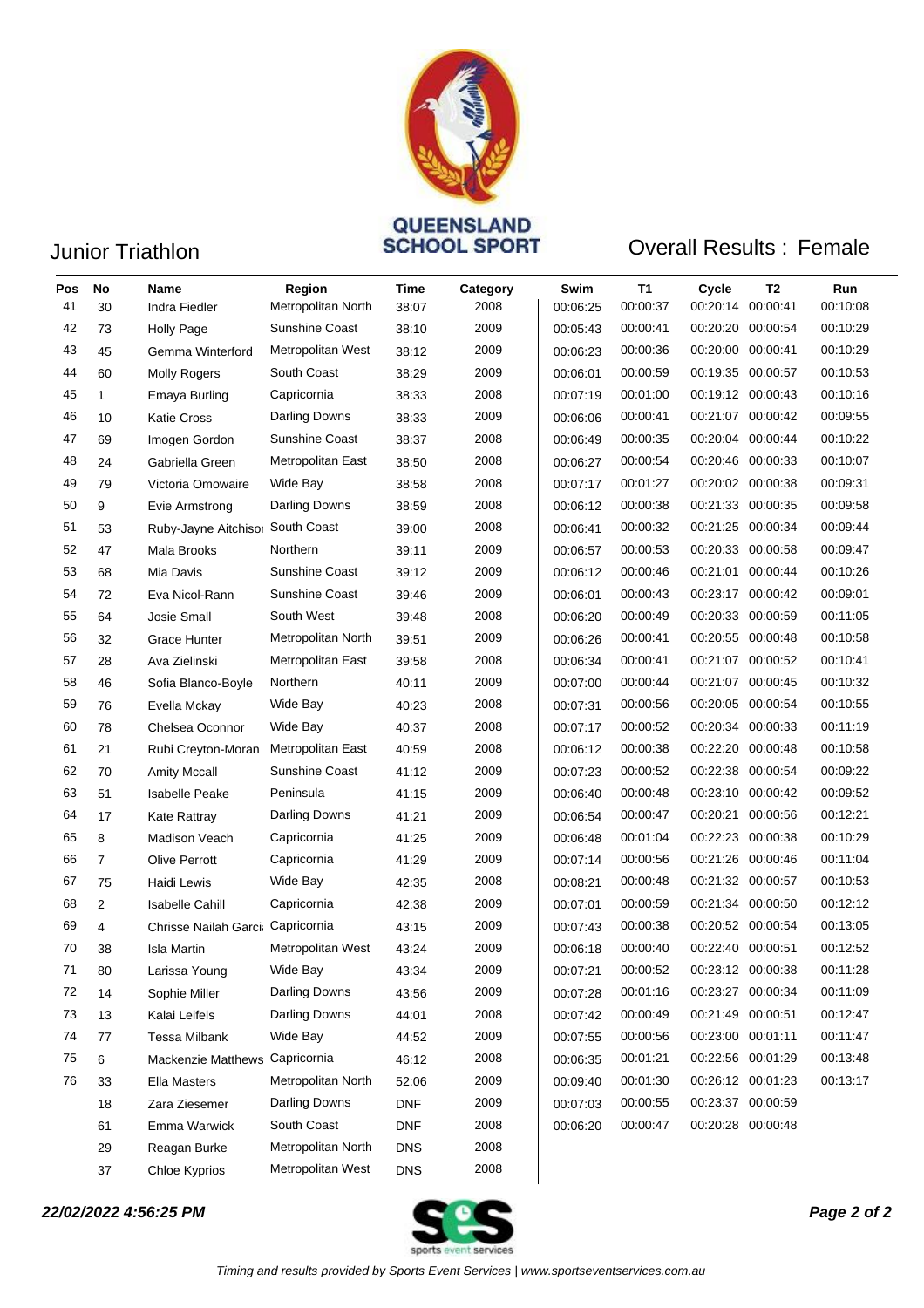

## **Intermediate Triathlon COVERSEAND**<br> **Intermediate Triathlon OVERSEANCE SPORT**

### **Overall Results: Female**

| Pos | No  | Name                    | Region             | Time    | Category | Swim     | T1       | Cycle    | T2                | Run      |
|-----|-----|-------------------------|--------------------|---------|----------|----------|----------|----------|-------------------|----------|
| 1   | 210 | Aspen Anderson          | South Coast        | 50:21   | 2006     | 00:08:27 | 00:00:25 | 00:25:07 | 00:00:25          | 00:15:54 |
| 2   | 174 | Chloe Denning           | Darling Downs      | 52:01   | 2006     | 00:09:09 | 00:00:27 |          | 00:25:14 00:00:28 | 00:16:40 |
| 3   | 186 | Gwen Watson             | Metropolitan East  | 52:52   | 2007     | 00:08:21 | 00:00:23 | 00:26:23 | 00:00:28          | 00:17:15 |
| 4   | 194 | <b>Tully Schweitzer</b> | Metropolitan North | 53:27   | 2007     | 00:09:17 | 00:00:30 |          | 00:25:04 00:00:30 | 00:18:04 |
| 5   | 180 | Zoe Billings            | Metropolitan East  | 53:31   | 2006     | 00:08:51 | 00:00:25 | 00:25:18 | 00:00:26          | 00:18:27 |
| 6   | 216 | Jasmine Rayward         | South Coast        | 53:42   | 2006     | 00:07:47 | 00:00:32 |          | 00:27:05 00:00:31 | 00:17:44 |
| 7   | 219 | <b>Madison Turner</b>   | South Coast        | 53:53   | 2007     | 00:09:04 | 00:00:26 |          | 00:25:50 00:00:29 | 00:18:01 |
| 8   | 214 | <b>Charlotte Hart</b>   | South Coast        | 54:12   | 2006     | 00:08:30 | 00:00:36 |          | 00:28:14 00:00:25 | 00:16:25 |
| 9   | 217 | <b>Tarlay Robertson</b> | South Coast        | 54:24   | 2007     | 00:09:07 | 00:00:26 |          | 00:25:14 00:00:42 | 00:18:52 |
| 10  | 212 | Mary Fitzsimmons        | South Coast        | 54:28   | 2006     | 00:09:32 | 00:00:24 |          | 00:26:13 00:00:31 | 00:17:44 |
| 11  | 189 | <b>Riley Wingad</b>     | Metropolitan East  | 54:41   | 2007     | 00:09:25 | 00:00:25 | 00:25:21 | 00:00:29          | 00:18:58 |
| 12  | 195 | Nina Vickers            | Metropolitan North | 54:47   | 2006     | 00:09:42 | 00:00:27 | 00:27:29 | 00:00:30          | 00:16:37 |
| 13  | 203 | Olivia Grundy           | Metropolitan West  | 55:11   | 2007     | 00:09:16 | 00:00:27 |          | 00:26:57 00:00:36 | 00:17:52 |
| 14  | 182 | Kate Herd               | Metropolitan East  | 55:13   | 2007     | 00:09:56 | 00:00:30 | 00:27:29 | 00:00:30          | 00:16:45 |
| 15  | 204 | Jade Hennessy           | Metropolitan West  | 56:15   | 2007     | 00:09:16 | 00:00:24 |          | 00:27:15 00:00:30 | 00:18:46 |
| 16  | 211 | Clara Cox               | South Coast        | 56:31   | 2006     | 00:08:59 | 00:00:27 | 00:26:31 | 00:00:34          | 00:19:56 |
| 17  | 188 | Jemma Wilson            | Metropolitan East  | 56:33   | 2007     | 00:09:39 | 00:00:24 | 00:27:53 | 00:00:31          | 00:18:03 |
| 18  | 177 | Joanna Mcrae            | Darling Downs      | 57:00   | 2006     | 00:11:11 | 00:00:37 | 00:27:11 | 00:00:50          | 00:17:08 |
| 19  | 227 | Mia Wooldridge          | Sunshine Coast     | 57:30   | 2006     | 00:10:03 | 00:00:28 | 00:28:54 | 00:00:31          | 00:17:31 |
| 20  | 184 | Ava Rylance             | Metropolitan East  | 57:41   | 2006     | 00:10:13 | 00:00:25 |          | 00:27:52 00:00:30 | 00:18:38 |
| 21  | 191 | Isabella Farkas         | Metropolitan North | 58:01   | 2007     | 00:09:23 | 00:00:25 | 00:28:25 | 00:00:39          | 00:19:07 |
| 22  | 209 | Hannah White            | Peninsula          | 58:10   | 2006     | 00:09:53 | 00:00:28 | 00:26:54 | 00:00:30          | 00:20:22 |
| 23  | 208 | <b>Charline Scherer</b> | Peninsula          | 58:14   | 2006     | 00:10:54 | 00:00:27 |          | 00:27:00 00:00:30 | 00:19:20 |
| 24  | 172 | Sharnti Woodham         | Capricornia        | 58:47   | 2006     | 00:11:22 | 00:00:27 | 00:27:49 | 00:00:41          | 00:18:25 |
| 25  | 202 | <b>Holly Gorroick</b>   | Metropolitan West  | 58:54   | 2006     | 00:09:27 | 00:00:26 | 00:28:33 | 00:00:40          | 00:19:45 |
| 26  | 183 | Meg Macdonald           | Metropolitan East  | 59:09   | 2007     | 00:09:31 | 00:00:29 | 00:27:08 | 00:00:38          | 00:21:20 |
| 27  | 201 | Kaylee Gorroick         | Metropolitan West  | 59:26   | 2007     | 00:10:47 | 00:00:28 | 00:29:31 | 00:00:45          | 00:17:52 |
| 28  | 175 | Skye Hassall            | Darling Downs      | 1:00:12 | 2007     | 00:10:13 | 00:00:32 | 00:29:29 | 00:00:34          | 00:19:21 |
| 29  | 198 | <b>Bridie Ellice</b>    | Metropolitan West  | 1:00:37 | 2007     | 00:09:56 | 00:00:29 |          | 00:27:34 00:00:30 | 00:22:04 |
| 30  | 231 | Alexandra Halt          | Northern           | 1:00:40 | 2006     | 00:09:58 | 00:00:44 |          | 00:29:10 00:00:58 | 00:19:48 |
| 31  | 221 | Grace Brimelow          | Sunshine Coast     | 1:01:12 | 2007     | 00:09:29 | 00:00:58 |          | 00:31:02 00:00:38 | 00:19:04 |
| 32  | 179 | Mackenzi Schefe         | Darling Downs      | 1:01:37 | 2007     | 00:11:12 | 00:00:42 |          | 00:30:11 00:00:33 | 00:18:56 |
| 33  | 218 | Noa Taylor              | South Coast        | 1:02:00 | 2007     | 00:11:52 | 00:00:31 |          | 00:29:54 00:00:45 | 00:18:55 |
| 34  | 206 | Matilda Whitley         | Metropolitan West  | 1:02:12 | 2007     | 00:09:43 | 00:00:50 |          | 00:29:01 00:00:29 | 00:22:06 |
| 35  | 213 | Jazz Georgiou           | South Coast        | 1:02:45 | 2006     | 00:10:12 | 00:00:32 |          | 00:30:06 00:00:57 | 00:20:55 |
| 36  | 235 | Olivia Warmington       | Wide Bay           | 1:02:57 | 2006     | 00:09:03 | 00:00:57 |          | 00:31:00 00:00:45 | 00:21:08 |
| 37  | 229 | Asta James              | Wide Bay           | 1.03.04 | 2007     | 00:10:21 | 00:00:30 |          | 00:29:30 00:00:43 | 00:21:57 |
| 38  | 230 | Abigail Marsman         | Wide Bay           | 1:03:22 | 2006     | 00:11:25 | 00:00:30 |          | 00:28:50 00:00:38 | 00:21:56 |
| 39  | 207 | Matilda Dennison        | Northern           | 1.03.28 | 2006     | 00:09:59 | 00:00:35 |          | 00:30:10 00:00:40 | 00:22:01 |
| 40  | 199 | Lucinda Freeman         | Metropolitan West  | 1:03:29 | 2007     | 00:10:52 | 00:01:01 |          | 00:31:24 00:01:00 | 00:19:09 |

*22/02/2022 4:55:21 PM Page 1 of 2*

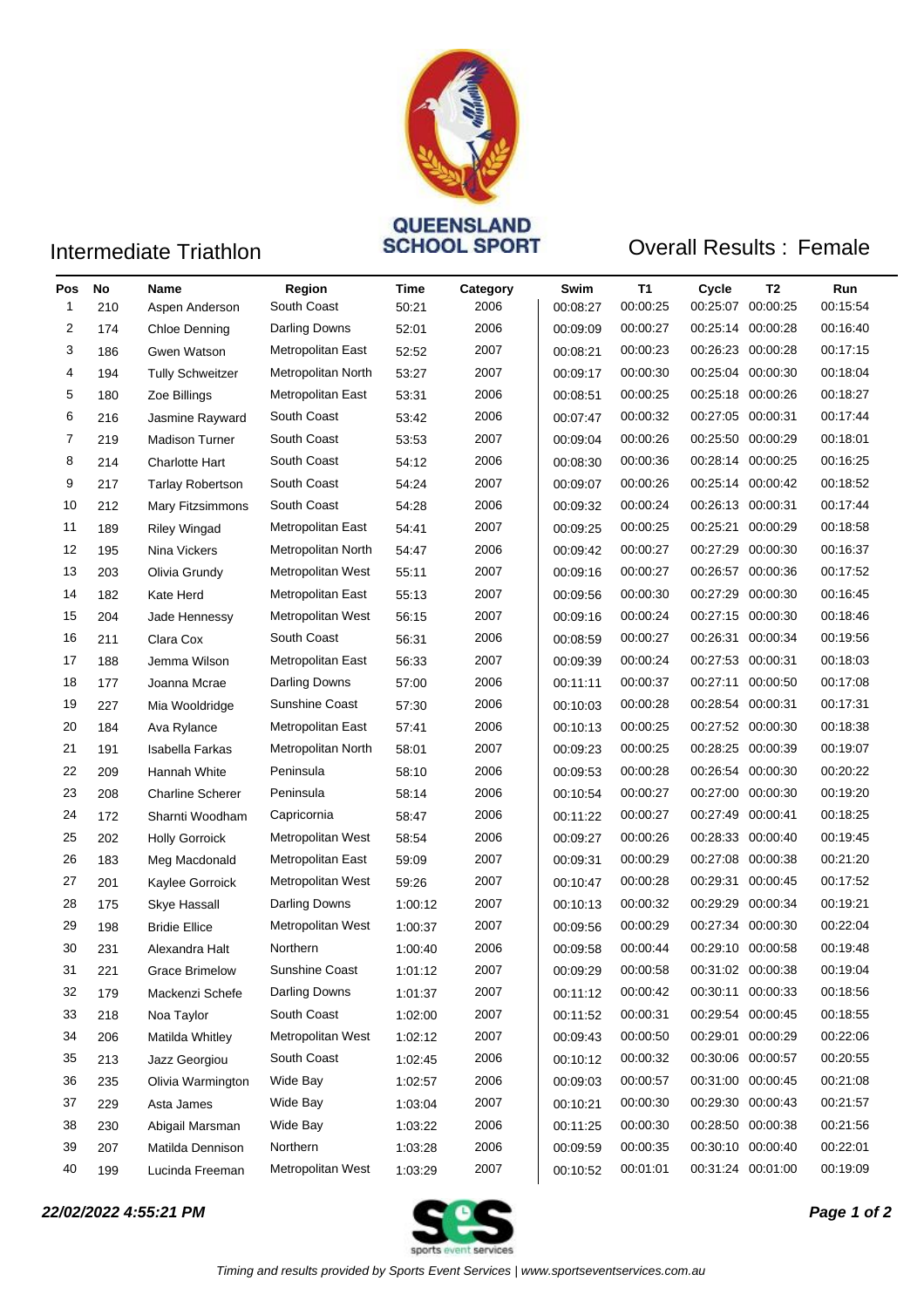

# **Intermediate Triathlon COVEENSLAND<br>SCHOOL SPORT**

### **Overall Results: Female**

| Pos | No  | <b>Name</b>                            | Region                | Time       | Category | Swim     | T1       | Cycle             | T <sub>2</sub>    | <b>Run</b> |
|-----|-----|----------------------------------------|-----------------------|------------|----------|----------|----------|-------------------|-------------------|------------|
| 41  | 220 | Lillian Stenhouse                      | South West            | 1:03:30    | 2007     | 00:09:35 | 00:00:50 |                   | 00:29:08 00:00:36 | 00:23:18   |
| 42  | 176 | Katie-Lee Jansink                      | Darling Downs         | 1:03:31    | 2007     | 00:09:32 | 00:00:49 | 00:31:51          | 00:00:41          | 00:20:36   |
| 43  | 187 | Ella Whitehouse                        | Metropolitan East     | 1:05:08    | 2006     | 00:12:08 | 00:00:35 | 00:30:08          | 00:00:44          | 00:21:31   |
| 44  | 196 | <b>Haley Wolters</b>                   | Metropolitan North    | 1:05:29    | 2007     | 00:11:02 | 00:00:31 | 00:28:29          | 00:00:40          | 00:24:45   |
| 45  | 171 | Jasmine Veach                          | Capricornia           | 1:05:33    | 2006     | 00:11:01 | 00:00:33 |                   | 00:29:23 00:00:48 | 00:23:45   |
| 46  | 173 | Thea                                   | Darling Downs         | 1:05:44    | 2006     | 00:11:28 | 00:00:38 |                   | 00:29:48 00:00:47 | 00:23:00   |
| 47  | 228 | Chloe Dale                             | Wide Bay              | 1:05:44    | 2007     | 00:11:15 | 00:00:36 |                   | 00:31:05 00:00:44 | 00:22:02   |
| 48  | 236 | <b>Emily Young</b>                     | Wide Bay              | 1:06:00    | 2007     | 00:12:04 | 00:00:42 | 00:32:11          | 00:00:39          | 00:20:21   |
| 49  | 167 | Ella Chappell                          | Capricornia           | 1:06:00    | 2007     | 00:12:55 | 00:00:44 | 00:31:09          | 00:00:40          | 00:20:29   |
| 50  | 200 | Gabriella Gigliotti                    | Metropolitan West     | 1:06:05    | 2006     | 00:11:52 | 00:00:34 |                   | 00:30:52 00:00:43 | 00:22:02   |
| 51  | 170 | Abby Richardson                        | Capricornia           | 1:06:08    | 2007     | 00:11:41 | 00:00:30 |                   | 00:31:03 00:00:42 | 00:22:08   |
| 52  | 224 | <b>Tabitha Fraser</b>                  | <b>Sunshine Coast</b> | 1:06:33    | 2007     | 00:09:59 | 00:00:29 |                   | 00:30:44 00:00:39 | 00:24:40   |
| 53  | 226 | Mikayla Sanderson                      | Sunshine Coast        | 1:06:48    | 2007     | 00:10:38 | 00:00:35 |                   | 00:30:36 00:00:48 | 00:24:07   |
| 54  | 197 | Claire Cadman                          | Metropolitan West     | 1:07:01    | 2007     | 00:10:26 | 00:00:36 |                   | 00:29:28 00:00:35 | 00:25:53   |
| 55  | 232 | Alexina Milbank                        | Wide Bay              | 1:08:09    | 2007     | 00:11:29 | 00:00:31 |                   | 00:30:36 00:00:54 | 00:24:36   |
| 56  | 168 | Chrisse Neah Garcia Capricornia        |                       | 1:09:39    | 2007     | 00:12:18 | 00:00:35 |                   | 00:31:24 00:00:56 | 00:24:23   |
| 57  | 205 | Maree Stringer                         | Metropolitan West     | 1:10:35    | 2007     | 00:11:35 | 00:00:31 |                   | 00:32:31 00:00:53 | 00:25:02   |
| 58  | 225 | <b>Grace Miotto</b>                    | Sunshine Coast        | 1:11:01    | 2006     | 00:11:15 | 00:00:43 | 00:34:00 00:00:44 |                   | 00:24:16   |
| 59  | 223 | Kai Field-Mitchell                     | Sunshine Coast        | 1:11:57    | 2006     | 00:11:08 | 00:00:53 |                   | 00:34:36 00:00:36 | 00:24:41   |
| 60  | 215 | Yaminah Hogg                           | South Coast           | 1:13:13    | 2006     | 00:11:59 | 00:00:44 |                   | 00:35:24 00:00:45 | 00:24:18   |
| 61  | 222 | Zoe Davis                              | <b>Sunshine Coast</b> | 1:13:49    | 2007     | 00:10:45 | 00:00:32 |                   | 00:34:57 00:00:46 | 00:26:46   |
| 62  | 233 | Abbey Mulhall                          | Wide Bay              | 1:16:52    | 2007     | 00:12:02 | 00:00:33 |                   | 00:35:17 00:00:40 | 00:28:17   |
| 63  | 169 | <b>Hayley Hallam</b>                   | Capricornia           | 1:19:25    | 2007     | 00:10:17 | 00:00:58 | 00:37:39          | 00:00:34          | 00:29:53   |
| 64  | 192 | Katharine Greathead Metropolitan North |                       | 1:21:29    | 2006     | 00:15:03 | 00:01:16 |                   | 00:33:53 00:01:27 | 00:29:47   |
| 65  | 193 | <b>Kate Lister</b>                     | Metropolitan North    | 1:23:01    | 2006     | 00:16:51 | 00:00:54 |                   | 00:33:55 00:01:06 | 00:30:12   |
| 66  | 190 | Larsara                                | Metropolitan North    | 1.24.48    | 2007     | 00:16:39 | 00:01:22 |                   | 00:36:39 00:02:09 | 00:27:56   |
|     | 178 | Hannah Pollock                         | Darling Downs         | <b>DNF</b> | 2007     | 00:09:31 | 00:00:27 |                   | 00:26:07 00:00:33 |            |
|     | 181 | Jess Durling                           | Metropolitan East     | <b>DNF</b> | 2007     | 00:09:43 | 00:00:35 |                   | 00:29:06 00:00:50 |            |
|     | 185 | Mischa Templeman                       | Metropolitan East     | <b>DNF</b> | 2007     | 00:11:16 |          |                   |                   |            |
|     | 234 | Lily Vella                             | Wide Bay              | <b>DNF</b> | 2007     | 01:11:51 |          |                   |                   |            |
|     |     |                                        |                       |            |          |          |          |                   |                   |            |



*22/02/2022 4:55:21 PM Page 2 of 2*

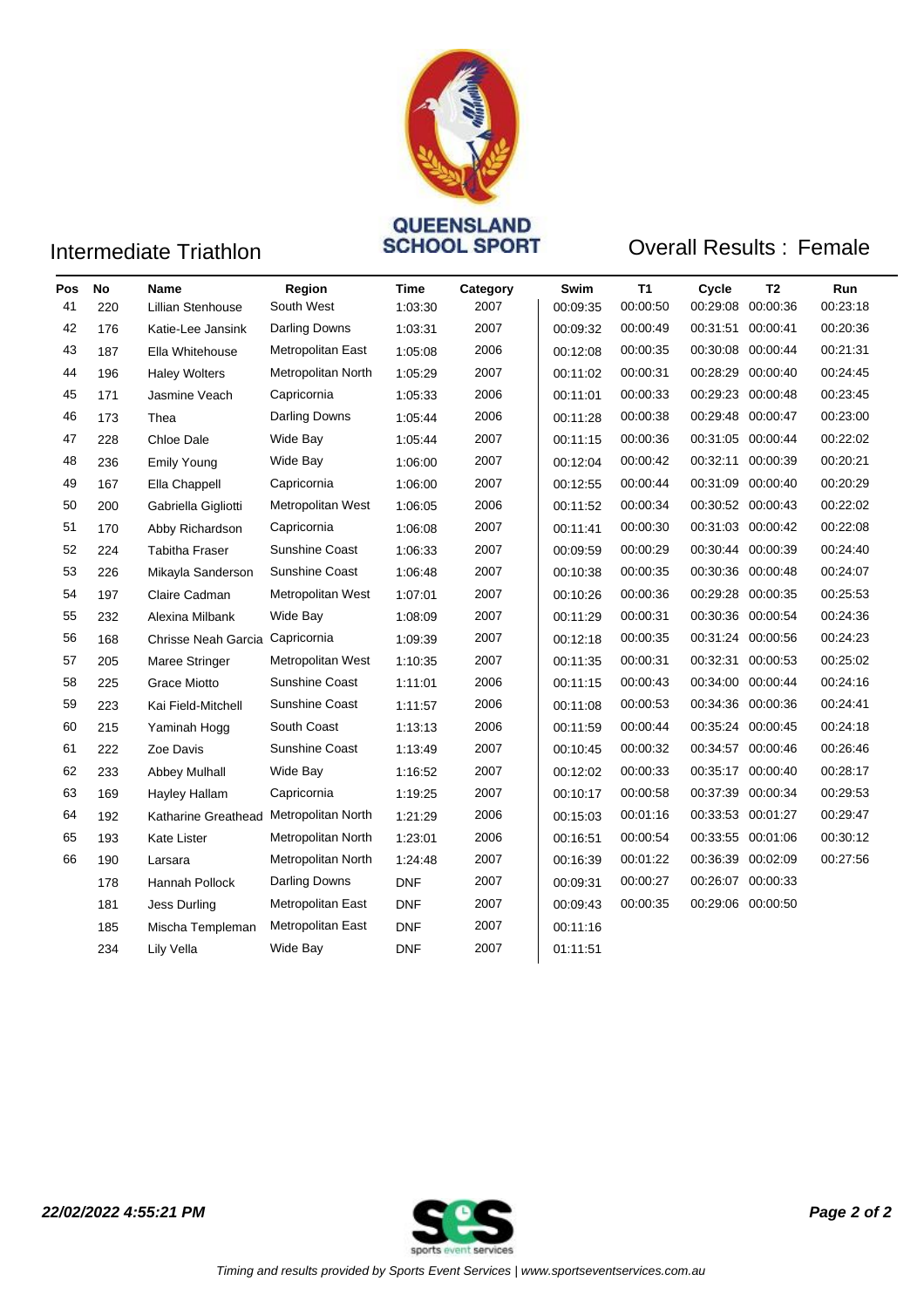

## Senior Triathlon **CONSTRAINS**<br>
SCHOOL SPORT

### **Overall Results: Female**

| Pos<br>1 | No<br>314 | Name<br>Gabriella Jackson | Region<br>Metropolitan West | Time<br>1:07:49 | Category<br>2005 | Swim<br>00:13:40 | T1<br>00:00:26 | Cycle<br>00:33:21 | T2<br>00:00:33    | Run<br>00:19:45 |
|----------|-----------|---------------------------|-----------------------------|-----------------|------------------|------------------|----------------|-------------------|-------------------|-----------------|
| 2        | 305       | <b>Isla Watson</b>        | Metropolitan East           | 1:08:41         | 2005             | 00:12:01         | 00:00:29       |                   | 00:34:06 00:00:35 | 00:21:27        |
| 3        | 324       | Sophie Burger             | Sunshine Coast              | 1:10:17         | 2005             | 00:12:43         | 00:00:28       |                   | 00:34:00 00:00:32 | 00:22:31        |
| 4        | 315       | Ella Lane                 | Metropolitan West           | 1:10:41         | 2004             | 00:12:53         | 00:00:30       |                   | 00:34:09 00:00:37 | 00:22:28        |
| 5        | 312       | <b>Abby Vickers</b>       | Metropolitan North          | 1:12:32         | 2004             | 00:13:46         | 00:00:26       |                   | 00:35:57 00:00:32 | 00:21:49        |
| 6        | 310       | Abby Mclain               | Metropolitan North          | 1:12:47         | 2005             | 00:14:30         | 00:00:29       |                   | 00:34:57 00:00:29 | 00:22:20        |
| 7        | 307       | Quinn Findlay             | Metropolitan North          | 1:13:03         | 2005             | 00:14:17         | 00:00:36       |                   | 00:34:13 00:00:40 | 00:23:14        |
| 8        | 316       | <b>Bridget Mccormack</b>  | Metropolitan West           | 1:13:28         | 2004             | 00:13:48         | 00:00:26       |                   | 00:35:08 00:00:28 | 00:23:36        |
| 9        | 309       | Stella Kay                | Metropolitan North          | 1:13:57         | 2005             | 00:15:11         | 00:00:32       |                   | 00:35:30 00:00:36 | 00:22:06        |
| 10       | 331       | Paige Oconnor             | Wide Bay                    | 1:14:13         | 2005             | 00:15:22         | 00:00:26       |                   | 00:34:16 00:00:33 | 00:23:34        |
| 11       | 313       | Mackenzie Grundy          | Metropolitan West           | 1:14:52         | 2005             | 00:13:46         | 00:00:32       |                   | 00:35:33 00:00:36 | 00:24:23        |
| 12       | 325       | <b>Trista Hockey</b>      | Sunshine Coast              | 1:15:14         | 2005             | 00:13:42         | 00:00:27       |                   | 00:35:53 00:00:39 | 00:24:30        |
| 13       | 318       | Emma Neish                | Metropolitan West           | 1:15:30         | 2005             | 00:15:03         | 00:00:28       |                   | 00:36:35 00:00:28 | 00:22:54        |
| 14       | 330       | <b>Charlotte Davies</b>   | Wide Bay                    | 1:15:43         | 2005             | 00:13:29         | 00:00:27       |                   | 00:35:56 00:00:30 | 00:25:17        |
| 15       | 327       | <b>Isabelle Trusler</b>   | Sunshine Coast              | 1:16:18         | 2004             | 00:14:50         | 00:00:26       |                   | 00:36:34 00:00:37 | 00:23:48        |
| 16       | 332       | Pepe Pavey                | Wide Bay                    | 1:17:20         | 2005             | 00:15:21         | 00:00:31       |                   | 00:36:37 00:00:37 | 00:24:11        |
| 17       | 299       | Sienna Deurloo            | Darling Downs               | 1:18:15         | 2005             | 00:10:57         | 00:00:42       |                   | 00:40:35 00:00:35 | 00:25:23        |
| 18       | 319       | Jayde Cochrane            | Northern                    | 1:18:45         | 2004             | 00:14:14         | 00:00:35       |                   | 00:37:37 00:00:38 | 00:25:38        |
| 19       | 308       | Isla Fisher               | Metropolitan North          | 1:18:52         | 2004             | 00:16:36         | 00:00:31       |                   | 00:36:26 00:00:35 | 00:24:42        |
| 20       | 329       | Charlie Andersen          | Wide Bay                    | 1:19:53         | 2005             | 00:15:25         | 00:00:30       |                   | 00:41:34 00:00:40 | 00:21:41        |
| 21       | 321       | Baylee Kovarik            | South Coast                 | 1:20:43         | 2004             | 00:14:26         | 00:00:31       |                   | 00:38:25 00:00:36 | 00:26:42        |
| 22       | 320       | Harriett Irving           | South Coast                 | 1:21:03         | 2004             | 00:16:36         | 00:00:33       |                   | 00:36:59 00:00:43 | 00:26:10        |
| 23       | 311       | Ava Paddison              | Metropolitan North          | 1:21:08         | 2005             | 00:14:44         | 00:00:38       |                   | 00:36:59 00:00:52 | 00:27:52        |
| 24       | 323       | Andee Moore               | South West                  | 1:21:13         | 2005             | 00:14:49         | 00:00:32       |                   | 00:40:08 00:00:46 | 00:24:55        |
| 25       | 328       | Ruby Blue Weepers         | Sunshine Coast              | 1:21:43         | 2005             | 00:17:05         | 00:00:39       |                   | 00:39:23 00:00:42 | 00:23:51        |
| 26       | 317       | Kate Mckenna              | Metropolitan West           | 1:25:41         | 2005             | 00:15:59         | 00:00:31       |                   | 00:41:41 00:00:52 | 00:26:35        |
| 27       | 300       | Emelia Wingrave           | Darling Downs               | 1:28:04         | 2004             | 00:16:53         | 00:00:46       |                   | 00:39:12 00:00:51 | 00:30:18        |
| 28       | 306       | Jorja                     | Metropolitan East           | 1:32:06         | 2005             | 00:17:45         | 00:00:37       |                   | 00:42:37 00:00:55 | 00:30:09        |
| 29       | 302       | Sarah Hoult               | Metropolitan East           | 1:32:12         | 2005             | 00:15:09         | 00:00:37       |                   | 00:41:36 00:00:40 | 00:34:06        |
| 30       | 304       | Hayley O'toole            | Metropolitan East           | 1:35:16         | 2005             | 00:23:03         | 00:01:08       |                   | 00:44:23 00:00:47 | 00:25:52        |
| 31       | 326       | Summer Millard            | Sunshine Coast              | 1:36:23         | 2005             | 00:25:29         | 00:01:04       |                   | 00:40:54 00:00:45 | 00:28:07        |
| 32       | 333       | <b>Emily Lingard</b>      | Wide Bay                    | 1:42:40         | 2004             | 00:14:40         | 00:00:32       |                   | 00:44:20 00:00:42 | 00:42:24        |
|          | 334       | Luca Turton               | Wide Bay                    | <b>DNF</b>      | 2004             | 00:25:15         | 00:01:10       |                   | 00:38:03 00:01:31 | 00:32:49        |
|          | 301       | <b>Maddison Gross</b>     | Metropolitan East           | <b>DNS</b>      | 2004             |                  |                |                   |                   |                 |
|          | 303       | Amelia Mcdonald           | Metropolitan East           | <b>DNS</b>      | 2005             |                  |                |                   |                   |                 |
|          | 322       | Kobee Munro               | South Coast                 | DNS             | 2005             |                  |                |                   |                   |                 |

*22/02/2022 4:54:45 PM Page 1 of 1*

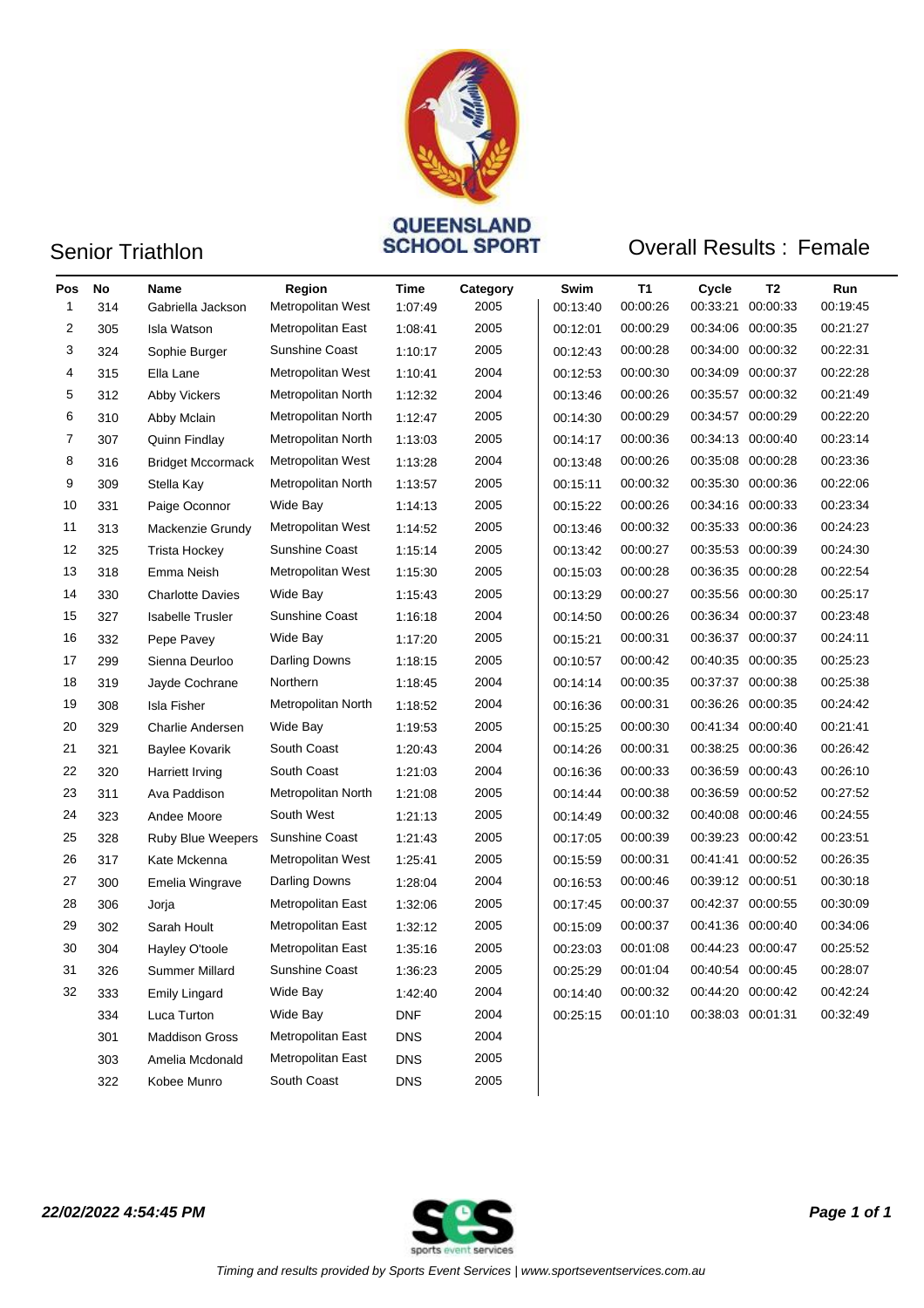

## Relay **SCHOOL SPORT** Overall Results : Female

| Pos<br>1 | No<br>217 | Name<br>If South Coast A           | Region<br>South Coast | Time<br>30:46 | Category<br><b>htermediate</b> | Swim<br>00:06:18 | T1<br>00:00:29 | Cycle<br>00:16:31 | T2<br>00:00:28 | Run<br>00:06:57 |
|----------|-----------|------------------------------------|-----------------------|---------------|--------------------------------|------------------|----------------|-------------------|----------------|-----------------|
| 2        | 58        | Jf South Coast A                   | South Coast           | 31:58         | Junior                         | 00:06:17         | 00:00:27       | 00:16:34 00:00:23 |                | 00:08:14        |
| 3        | 19        | Jf Met East A                      | Met east              | 32:18         | Junior                         | 00:06:52         | 00:00:29       | 00:16:44 00:00:29 |                | 00:07:41        |
| 4        | 219       | If South Coast B                   | South Coast           | 32:28         | <b>htermediate</b>             | 00:07:42         | 00:00:34       | 00:16:35 00:00:34 |                | 00:07:00        |
| 5        | 194       | If Met North A                     | Met North             | 32:30         | <b>htermediate</b>             | 00:07:44         | 00:00:35       | 00:16:21 00:00:33 |                | 00:07:13        |
| 6        | 189       | If Met East A                      | Met east              | 32:34         | <b>htermediate</b>             | 00:07:27         | 00:00:29       | 00:16:33 00:00:33 |                | 00:07:29        |
| 7        | 307       | Sf Met North A                     | Met North             | 32:45         | Senior                         | 00:07:33         | 00:00:45       | 00:16:18 00:00:31 |                | 00:07:35        |
| 8        | 331       | Sf Wide Bay A                      | Wide Bay              | 32:54         | Senior                         | 00:07:31         | 00:00:28       | 00:16:29 00:00:29 |                | 00:07:53        |
| 9        | 174       | If Darling Downs A                 | Darling Downs         | 32:54         | <b>htermediate</b>             | 00:07:56         | 00:00:30       | 00:16:36 00:00:36 |                | 00:07:14        |
| 10       | 324       | Sf Sunshine Coast A                | Sunshine Coast        | 33:03         | Senior                         | 00:07:20         | 00:00:34       | 00:16:33 00:00:36 |                | 00:07:57        |
| 11       | 41        | Jf Met West A                      | Met West              | 33:26         | Junior                         | 00:07:09         | 00:00:35       | 00:17:14 00:00:29 |                | 00:07:55        |
| 12       | 318       | Sf Met West A                      | Met West              | 33:37         | Senior                         | 00:07:08         | 00:00:30       | 00:17:55 00:00:34 |                | 00:07:27        |
| 13       | 31        | Jf Met North A                     | Met North             | 33:39         | Junior                         | 00:08:24         | 00:00:31       | 00:16:55 00:00:28 |                | 00:07:18        |
| 14       | 203       | If Met West A                      | Met West              | 34:12         | <b>htermediate</b>             | 00:07:44         | 00:00:29       | 00:17:29 00:00:33 |                | 00:07:54        |
| 15       | 310       | Sf Met North B                     | Met North             | 34:14         | Senior                         | 00:07:40         | 00:00:34       | 00:16:39 00:00:33 |                | 00:08:46        |
| 16       | 54        | Jf South Coast B                   | South Coast           | 34:15         | Junior                         | 00:07:28         | 00:00:29       | 00:17:03 00:00:31 |                | 00:08:41        |
| 17       | 184       | If Met East B                      | Met east              | 34:16         | <b>htermediate</b>             | 00:07:56         | 00:00:33       | 00:17:45 00:00:34 |                | 00:07:25        |
| 18       | 198       | If Met West B                      | Met West              | 34:16         | <b>htermediate</b>             | 00:07:48         | 00:00:30       | 00:17:30 00:00:32 |                | 00:07:53        |
| 19       | 305       | Sf Met East A                      | Met east              | 34:24         | Senior                         | 00:07:44         | 00:00:30       | 00:16:32 00:00:30 |                | 00:09:05        |
| 20       | 16        | Jf Darling Downs A                 | Darling Downs         | 34:51         | Junior                         | 00:08:25         | 00:00:25       | 00:17:56 00:00:25 |                | 00:07:37        |
| 21       | 300       | Sf Darling Downs A                 | Darling Downs         | 34:57         | Senior                         | 00:06:12         | 00:00:40       | 00:18:36 00:00:42 |                | 00:08:45        |
| 22       | 230       | If Wide Bay A                      | Wide Bay              | 35:13         | <b>htermediate</b>             | 00:07:22         | 00:00:35       | 00:18:12 00:00:35 |                | 00:08:26        |
| 23       | 67        | Jf Sunshine Coast A Sunshine Coast |                       | 35:14         | Junior                         | 00:07:31         | 00:00:34       | 00:18:46 00:00:34 |                | 00:07:46        |
| 24       | 320       | Sf South Coast A                   | South Coast           | 35:19         | Senior                         | 00:07:40         | 00:00:30       | 00:17:47 00:00:33 |                | 00:08:45        |
| 25       | 69        | Jf Sunshine Coast B Sunshine Coast |                       | 35:19         | Junior                         | 00:07:22         | 00:00:31       | 00:18:24 00:00:30 |                | 00:08:29        |
| 26       | 50        | Jf Peninsula A                     | Peninsula             | 35:23         | Junior                         | 00:07:53         | 00:00:39       | 00:18:15 00:00:37 |                | 00:07:56        |
| 27       | 212       | If South Coast C                   | South Coast           | 35:31         | <b>htermediate</b>             | 00:08:23         | 00:00:35       | 00:17:17 00:00:39 |                | 00:08:33        |
| 28       | 334       | Sf Wide Bay B                      | Wide Bay              | 35:42         | Senior                         | 00:07:52         | 00:00:38       | 00:18:16 00:00:34 |                | 00:08:20        |
| 29       | 20        | Jf Met East B                      | Met east              | 35:56         | Junior                         | 00:08:34         | 00:00:31       | 00:18:38 00:00:30 |                | 00:07:41        |
| 30       | 15        | Jf Darling Downs B                 | Darling Downs         | 36:00         | Junior                         | 00:08:03         | 00:00:29       | 00:18:23 00:00:34 |                | 00:08:28        |
| 31       | 183       | If Met East C                      | Met east              | 36:14         | <b>htermediate</b>             | 00:08:26         | 00:00:38       | 00:17:29 00:00:43 |                | 00:08:55        |
| 32       | 209       | If Peninsula A                     | Peninsula             | 36:31         | <b>htermediate</b>             | 00:09:14         | 00:00:29       | 00:17:41 00:00:31 |                | 00:08:32        |
| 33       | 171       | If Capricornia A                   | Capricornia           | 36:43         | <b>htermediate</b>             | 00:08:29         | 00:00:31       | 00:19:15 00:00:31 |                | 00:07:55        |
| 34       | 173       | If Darling Downs B                 | Darling Downs         | 36:58         | <b>htermediate</b>             | 00:08:26         | 00:00:35       | 00:19:14 00:00:36 |                | 00:08:04        |
| 35       | 3         | Jf Capricornia A                   | Capricornia           | 37:22         | Junior                         | 00:09:23         | 00:00:36       | 00:18:10 00:00:35 |                | 00:08:35        |
| 36       | 62        | Jf South West A                    | South West            | 37:22         | Junior                         | 00:08:50         | 00:00:36       | 00:18:53 00:00:33 |                | 00:08:26        |
| 37       | 197       | If Met West C                      | Met West              | 37:30         | <b>htermediate</b>             | 00:07:52         | 00:00:51       | 00:19:35 00:00:35 |                | 00:08:34        |
| 38       | 45        | Jf Met West C                      | Met West              | 37:33         | Junior                         | 00:08:32         | 00:00:32       | 00:19:39 00:00:29 |                | 00:08:17        |
| 39       | 44        | Jf Met West B                      | Met West              | 37:41         | Junior                         | 00:07:54         | 00:00:31       | 00:20:46 00:00:30 |                | 00:07:57        |
| 40       | 226       | If Sunshine Coast A Sunshine Coast |                       | 37:44         | <b>htermediate</b>             | 00:08:24         | 00:00:40       | 00:20:06 00:00:50 |                | 00:07:41        |

### *22/02/2022 4:57:15 PM Page 1 of 2*